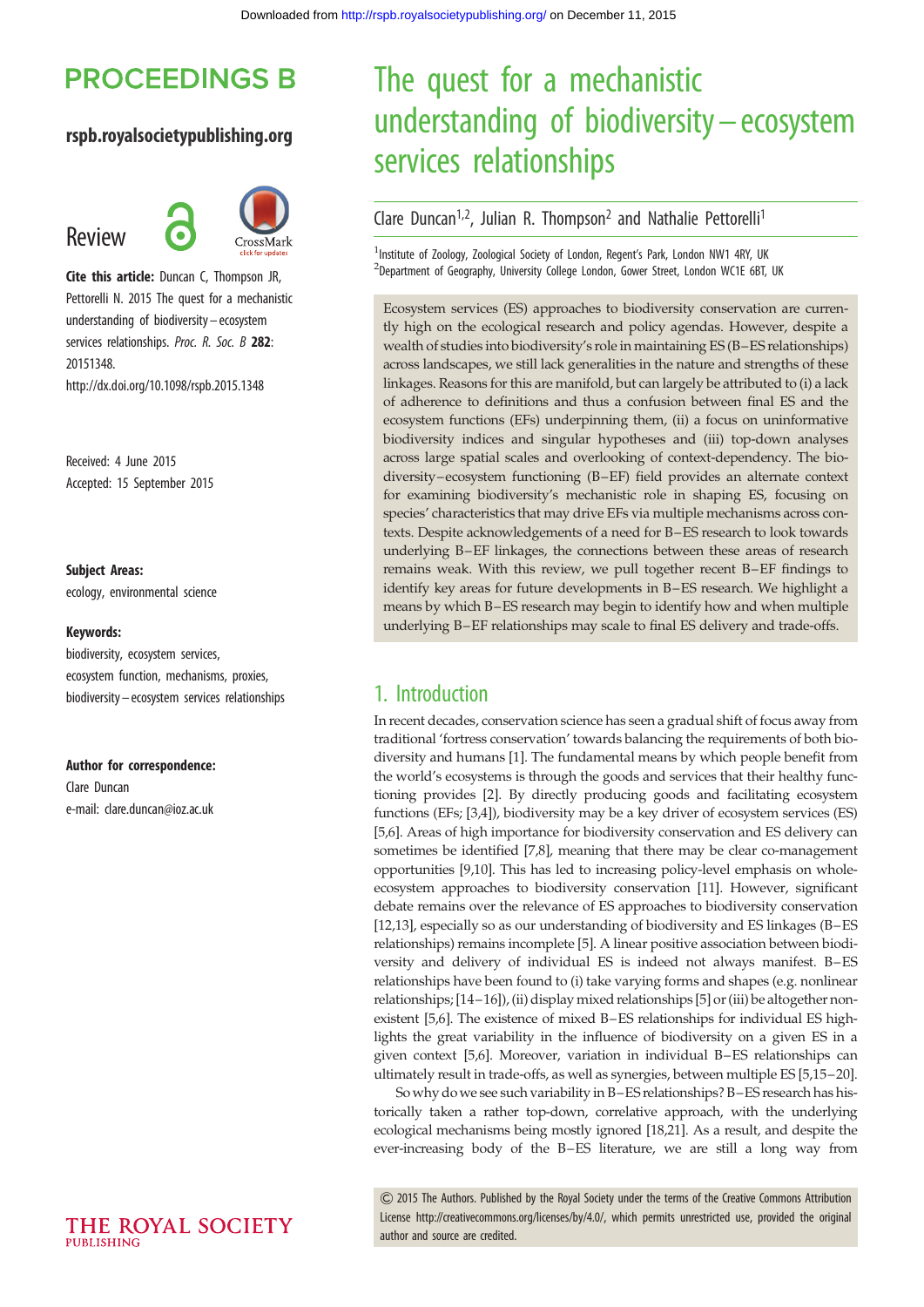<span id="page-1-0"></span>

Figure 1. Schematic of the complex linkages ('cascade' [[25](#page-8-0)]) involved in final ES delivery. The examples of ES, underlying ecosystem functions (EFs; also termed 'intermediate services' [\[24\]](#page-8-0)), abiotic and societal factors represent a non-exhaustive selection.

understanding the mechanisms shaping B–ES relationships across landscapes. Some of the means by which we may begin to deepen our understanding of biodiversity's mechanistic influence on ES lie within the theory, recent findings and methodologies of the biodiversity–ecosystem functioning (B–EF) literature. However, the B–ES and B–EF fields are increasingly acknowledged to be detached [[5](#page-7-0)], rarely working together and generally being conducted in different contexts and at completely different scales. Lessons from the wealth of emerging mechanistic B–EF research are not currently extended to examining B–ES relationships. We may thus be looking at too simplistic a picture of B–ES relationships and overlooking opportunities to link biodiversity and ES delivery via full functional pathways.

This review aims to bridge this gap, drawing from recent findings and theories from the B–EF literature to develop a greater mechanistic understanding of B–ES relationships, working from the bottom-up and extending linkages between biodiversity and the EFs underlying individual ES to multiple ES delivery across landscapes. We begin by highlighting key areas for concern in current understanding of B–ES; we then discuss lessons to be learned from the B–EF field; we finally introduce a hierarchical research framework based on combining recent theoretical advances in both fields to enhance the mechanistic basis of current B–ES understanding.

## 2. The role of biodiversity in ES delivery: key areas for concern

#### (a) Inappropriate indices and proxies (i) ES

The B-ES field has historically seen much ambiguity in ES definition [[4](#page-7-0)[,22](#page-8-0)–[24\]](#page-8-0). Rigorous re-characterization has now resulted in clear separation of 'intermediate services' (in reality EFs and referred to as such hereafter) that underpin 'final ES' delivery (figure 1; [\[24](#page-8-0),[25\]](#page-8-0)). Observational B –ES research has, however, been slow to adopt this classification [[4](#page-7-0)[,24](#page-8-0)],

the result being use of misinformed and inconsistent ES proxies [[26](#page-8-0)–[28](#page-8-0)]. Underlying EFs are routinely measured (e.g. soil retention, net primary productivity; NPP), under the assumption that such proxies will hold to single [\[8,](#page-7-0)[29\]](#page-8-0) or multiple final ES [[30\]](#page-8-0) (see also [[27\]](#page-8-0)). A recent study has revealed that this latter assumption is not always plausible, with some ES (pest control and pollination) diminished in highly productive cropland areas [[31\]](#page-8-0). Use of partial EF proxies means that complete B–ES linkages are rarely explored, reducing the mechanistic and predictive capacity of B–ES research [[21\]](#page-8-0). For example, ecosystem carbon sequestration and storage ES relies upon, e.g. plant biomass production, nutrient cycling, soil turnover and water retention EFs, and these may have complex interconnections and independent linkages with biodiversity (e.g. [\[29,32](#page-8-0)]). Furthermore, there has been much variability in the indices used to quantify final ES ([[33\]](#page-8-0); i.e. the field has yet to reach consensus on a standard set of proxies [\[34](#page-8-0)]); this is currently limiting our ability to generalize from observed B–ES relationships.

#### (ii) Biodiversity

Inherent to the Convention on Biological Diversity's definition is that biodiversity is multifaceted and a complex beast to measure (box 1; [\[35](#page-8-0)]). Strict B–ES research relies on simplistic, species-level indices of biodiversity, e.g. species richness (box 1; [\[6](#page-7-0)[,27](#page-8-0)]; but see [\[43](#page-8-0)]), despite acknowledgements of their limited relevance [\[30](#page-8-0)]. There is indeed little theoretical basis that increasing units of species should always result in increased ES delivery [\[3](#page-7-0)]. Biodiversity is fundamentally composed of three axes (taxonomic, structural (community complexity) and functional diversity), and species richness captures little of this overall information [[35\]](#page-8-0). Species identity and relative abundance may instead assert key controls on EFs and final ES [\[44](#page-8-0)–[46](#page-8-0)]. Use of simplistic indices means B–ES research currently lacks evaluation of how organisms contribute to final ES delivery.

B–ES research has frequently indexed biodiversity using policy- over ecologically-relevant measures: threatened species

2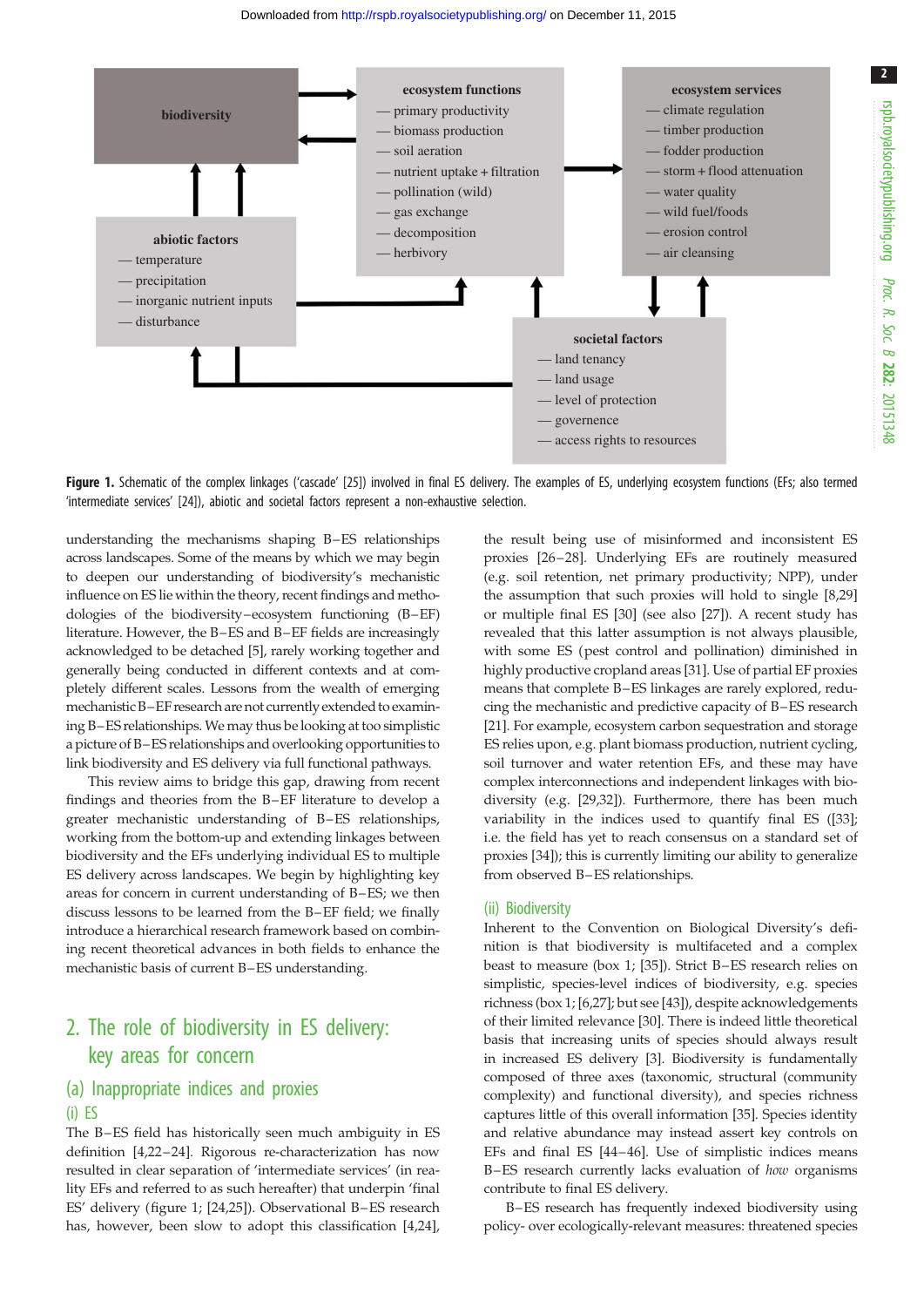Box 1. Biodiversity: definitions and selected taxonomic and functional indices.

#### CBD definition of biodiversity

The variability among living organisms from all sources including, inter alia, terrestrial, marine and other aquatic ecosystems and the ecological complexes of which they are part; this includes diversity within species, between species and of ecosystems.

#### Taxonomic diversity

Species richness. The number of species in a community or taxonomic group in a specific area (Hill Numbers of 'True Diversity'  $N_0$ ; [\[36](#page-8-0)]).

Alpha diversity. Combined diversity measures describing species richness and evenness of a community (Hill Numbers  ${}^{1}N$ ,  ${}^{2}N...$  <sup>Inf</sup>N; [[36\]](#page-8-0)).

Species evenness. The relative abundance structure of species in a community (Hill Numbers evenness =  $^2N/^1N$ ; [\[36](#page-8-0)]).

*Gamma diversity*. The total diversity of species across a landscape (e.g. Hill Numbers  ${}^1N_\gamma = {}^1N_\alpha \times {}^1N_\beta$ ,  ${}^2N_\gamma = {}^2N_\alpha + {}^2N_\beta$ ) [[36,37](#page-8-0)]).

Beta diversity. The diversity of species among communities; the difference in composition and diversity between communities occupying different areas across a landscape (e.g. Hill Numbers  $1N_\beta = {}^1N_\gamma / {}^1N_\alpha$ ,  ${}^2N_\beta = {}^2N_\gamma - {}^2N_\alpha$ ; [\[36,37](#page-8-0)]).

#### Functional diversity

Functional diversity comprises three major components: richness, evenness and divergence [\[38](#page-8-0)].

Functional richness. A measure of the functional (niche) space filled by a community, e.g. single-trait: FRci [[38\]](#page-8-0); multi-trait: FRic [\[39](#page-8-0)].

Functional evenness. A measure of the regularity of functional trait distribution in trait space according to abundances, e.g. single-trait: Evar [[40\]](#page-8-0); multi-trait: FEve [[39\]](#page-8-0).

Functional divergence. A measure of variance in functional traits in trait space, maximized when the most abundant species are highly divergent, e.g. single-trait: FDvar [\[38](#page-8-0)]; multi-trait: FDiv [\[39](#page-8-0)].

Functional dispersion. An index combining functional richness and functional divergence, e.g. single- or multi-trait: Rao's Q [[41\]](#page-8-0); multi-trait: FDis [[42\]](#page-8-0).

Community-weighted mean functional traits. A measure of dominant functional traits; the mean functional trait value for a given trait within a community, weighted by abundance.

richness [[47](#page-8-0),[48](#page-8-0)] or biodiversity priority areas [\[15\]](#page-7-0). While clearly important in identifying existing spatial congruence in conservation priorities, findings from such studies serve only to describe spatial patterns in incomplete B–ES linkages. The ecological mechanisms driving B–ES relationships are controlled by the whole suite of organisms in a given area [[43](#page-8-0),[49](#page-8-0)–[51](#page-8-0)]. Excepting for some specific ES (e.g. pollination; [[14,](#page-7-0)[52,53\]](#page-8-0)), B–ES studies have then focused on groups unlikely to produce a direct mechanistic influence, linking e.g. diversity of mammals to carbon storage or trees to game production [[16,](#page-7-0)[48\]](#page-8-0). EF is controlled by intricate trophic interactions, yet much B–ES research ignores this inherent complexity (but see [[49](#page-8-0),[54](#page-8-0),[55](#page-8-0)]).

#### (b) The importance of scale

B–ES research has largely involved spatially correlative studies across extremely large management-relevant scales (e.g. [[15](#page-7-0),[30,47,48\]](#page-8-0)). Such studies have generated a wealth of knowledge on broad B–ES linkages and ES valuation [\[5](#page-7-0)]. However, working at such extensive spatial scales incurs substantial information loss regarding the mechanisms underpinning B–ES relationships, as key EFs promoted by organisms operate at much finer scales [[14](#page-7-0)]. Common landcover-based B–ES studies [\[7,9\]](#page-7-0), in addition to providing poor fits to actual ES data [[19,26,56\]](#page-8-0), do not enable examination of B–ES relationships within ecosystems. For example, while mangrove forest areal loss produces important trade-offs between coastal protection and shrimp farming [[57\]](#page-8-0), little is known about the role mangrove biodiversity itself plays in this relationship, despite it strongly influencing functionality [\[58](#page-8-0)]. Findings from B–ES relationships across multiple ecosystem types (but

see [\[16](#page-7-0)[,53](#page-8-0)]) may moreover be obscured by the type and diversity of ecosystems present. For example, carbon storage across the UK is greatest in areas of intermediate biodiversity, due to strong abiotic controls on carbon cycling in temperate uplands [[29\]](#page-8-0). Use of coarse biodiversity data over large areas can then confound landscape-level biodiversity phenomena (box 1; [[26\]](#page-8-0)), weakening our understanding of local B–ES relationships by confusing spatial and temporal complementarity effects of beta and gamma diversity ([[59\]](#page-8-0); box 1).

## 3. Lessons to be learned from B – EF research

(a) Lesson 1: moving from species to functional traits In contrast to B–ES research, the B–EF field has seen a greater focus on species' characteristics [\[3,](#page-7-0)[44,46,51,60](#page-8-0)]. Increasing evidence now shows that the key means by which species influence EFs is through their functional traits (phenotypic attributes that direct niche exploitation; [[44\]](#page-8-0)), which may not always be well described by often-used measures of phylogenetic diversity [[61](#page-8-0)]. While functional diversity (box 1) may theoretically increase with species richness in some contexts [[3](#page-7-0)], taxonomic biodiversity measures (particularly species richness) have been found to explain little variance in EFs compared with functional trait indices [[45\]](#page-8-0).

## (b) Lesson 2: considering the existence of multiple mechanisms

In comparison to the B–ES field, which has focused almost exclusively on the hypothesis that biodiversity drives ES (but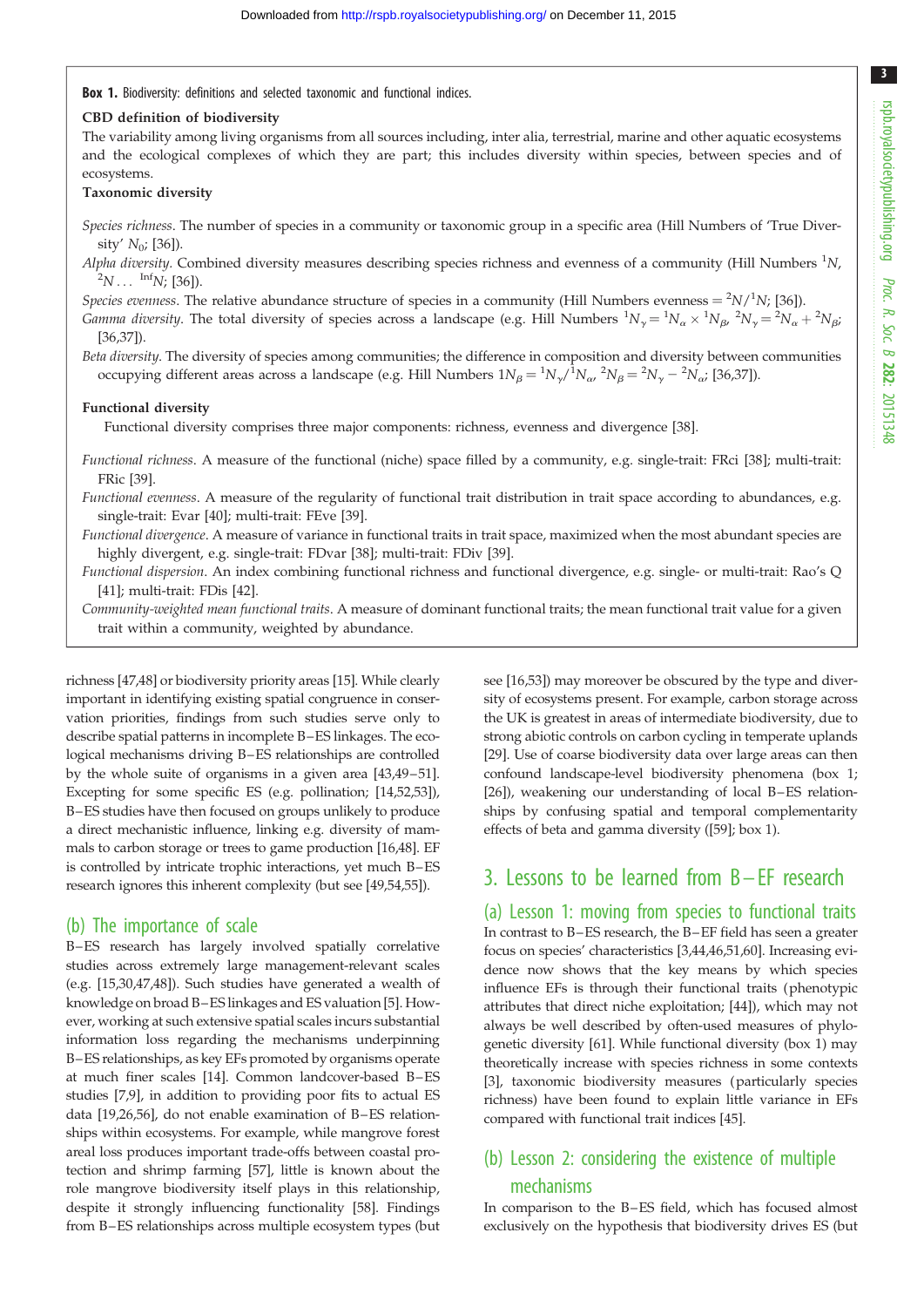

**Figure 2.** Representation of observed static species richness-based  $B - EF$ relationships. B– EF relationships can vary from linear to rapidly saturating, where high levels of ecosystem functioning occurs in the presence of few species [\[60,62](#page-8-0)]. Commonly observed saturating B– EF relationships show complementarity between species at low species richness (complementarity in niche partitioning resulting in increased overall resource use) driving increased functionality, while at higher levels of species richness many species may exhibit redundancy [\[60,62](#page-8-0) – [64\]](#page-9-0). Note that static saturating curves do not imply actual functional redundancy in some species; temporal heterogeneity increases the insurance value of biodiversity through time  $[63 - 65]$  $[63 - 65]$  $[63 - 65]$  $[63 - 65]$ .

see [[14,](#page-7-0)[52,53\]](#page-8-0)), B–EF research has explored multiple hypotheses for how organisms promote EFs: (i) the diversity hypothesis: mechanisms including niche complementarity and insurance (compensatory dynamics through space and time) (figure 2) and (ii) the mass ratio hypothesis (functional traits of dominant species chiefly promote EFs) [\[3](#page-7-0)[,51](#page-8-0)[,66,67](#page-9-0)]. Experimental B–EF research focusing on species richness has provided broad support for the diversity hypothesis [\[5](#page-7-0),[60](#page-8-0),[63](#page-8-0),[65](#page-9-0)–[68](#page-9-0)]. Trait-based research has, however, shown that many EFs are driven predominantly by mass ratio (e.g. NPP, decomposition, nitrification, carbon content; [[43,45,46,](#page-8-0)[69](#page-9-0)–[72\]](#page-9-0)). Yet high functional diversity alongside dominant traits may additionally promote EFs [\[44](#page-8-0)[,69,71,73,74](#page-9-0)]; especially so by providing stability [[63](#page-8-0),[65](#page-9-0)]. Greater levels of biodiversity may be required to support multiple EFs simultaneously [\[63](#page-8-0)[,68,75](#page-9-0)–[77](#page-9-0)], as the functional traits and importance of complementarity may vary for different EFs ([[45\]](#page-8-0); but see [\[51](#page-8-0)]). Given the high functional distinctiveness of rare species, biodiversity may thus remain paramount to maintaining multifunctionality in space and time [[78](#page-9-0)].

## (c) Lesson 3: shifting from regional to within-ecosystem scales

In complete contrast to B–ES research, B–EF studies have routinely been conducted in controlled experimental settings at small scales [\[60\]](#page-8-0). Observational B–EF investigation is becoming increasingly common, and important studies now corroborate experimental findings within real systems (e.g. [\[79](#page-9-0)–[82](#page-9-0)]; but see [\[83](#page-9-0)–[85\]](#page-9-0)). Data collection at small (i.e. plot-based) scales in both experimental and observational studies means B–EF research is conducted at meaningful extents across which biodiversity's linkages to EFs mechanistically operate, while simultaneously enabling comparisons across large areas (e.g. [\[80,81,84](#page-9-0)]). Small scales of data collection have importantly meant that B–EF research examines biodiversity's role in promoting EFs within specific ecosystem types (e.g. [\[80,81\]](#page-9-0)). This focus on withinecosystem type studies is crucial, as the nature of B–EF linkages, and the final ES they underpin (e.g. in converted versus natural systems; [figure 1\)](#page-1-0), can be highly context-dependent.

#### (d) Lesson 4: relationships are context-dependent

In addition to biodiversity effects per se, EFs are driven by other interacting drivers: abiotic and climatic controls [\[44,63](#page-8-0)[,80](#page-9-0)], disturbance [[86](#page-9-0),[87\]](#page-9-0) and management [\[88](#page-9-0)] [\(figure 1](#page-1-0)). The interplay between abiotic drivers, biodiversity and productivity is a key control on multifunctionality [\[30,44](#page-8-0)[,64](#page-9-0)]. Both the number and identity of species promoting EFs differs according to the environmental context (e.g.  $CO<sub>2</sub>$  and N concentrations; [[63\]](#page-8-0)), disturbance history [[86\]](#page-9-0) and ecosystem management [[88\]](#page-9-0), thus both the strength and form of B–EF relationships may vary strongly across contexts. Outside of experimental settings, B–EF relationships can be stronger because of a greater frequency of complementary species interactions [\[82,84,85](#page-9-0)]; or distinct dominance structures can enhance dominant species' influence in other systems [[53\]](#page-8-0). It has been hypothesized that beyond the lower end of a species richness gradient, the main driver of EFs is community functional structure [[70\]](#page-9-0). If the static influence of biodiversity on EFs can be captured by saturating positive curves [[63,](#page-8-0)[65,82](#page-9-0)], less productive, species-poor systems ([[89](#page-9-0),[90\]](#page-9-0); e.g. deserts, mangroves) may display comparatively low redundancy, being consistently towards the left-hand side of these relationships (figure 2). However, while positive B–EF relationships have been observed in many species-poor systems (global drylands [\[81\]](#page-9-0), boreal over temperate forests [\[80](#page-9-0)], early- over late-successional forests ([[87](#page-9-0)]; but see [[91\]](#page-9-0))), very strong positive relationships have also been found in highly species-rich systems [[84,85\]](#page-9-0). Furthermore, biodiversity remains the primary determinant of some EFs globally (e.g. decomposition; [[92](#page-9-0)]).

## 4. Towards a more integrated, mechanistic understanding of  $B$  – ES relationships

We are beginning to acquire a good understanding of diversity and dominance-based functional B –EF relationships in given contexts [[44,46](#page-8-0)[,70](#page-9-0)]. However, substantial research is required if we are to gain a more mechanistic and predictive understanding of individual and multiple B-EF and B-ES relationships. Efforts must now be made to (i) quantify how multiple B-EF relationships scale up to final ES delivery and (ii) elucidate the pathway of EF-generated trade-offs between final ES across landscapes. Here we outline a stepby-step research framework through which these connections may begin to be explored.

#### (a) Understanding final ES as a product of multiple EFs

An important redefinition of biodiversity's influence on ES has recently been outlined as a 'multi-layered relationship' [[4](#page-7-0)]. Some final ES are delivered by organisms directly: a certain group of organisms acting as a good or carrying out a final ES (e.g. wild crop, fruit or game production, agricultural pollination) [\[4\]](#page-7-0). For such final ES, an important avenue of B –ES research explicitly links functional trait efficiency and abundance to ES delivery ('ecosystem service providers' [[14,](#page-7-0)[52\]](#page-8-0)). However, biodiversity across multiple trophic levels facilitates many final regulating ES via the multitude of key EFs underpinning them [\(table 1](#page-4-0); [\[4,](#page-7-0)[27,43](#page-8-0)[,64](#page-9-0)]). This full pathway of EF effects is not considered in B-ES research (but see [\[20](#page-8-0)[,93](#page-9-0)]). ES research is unintentionally moving towards such a goal by examining ES 'bundles': identification of groups of ES commonly positively associated in space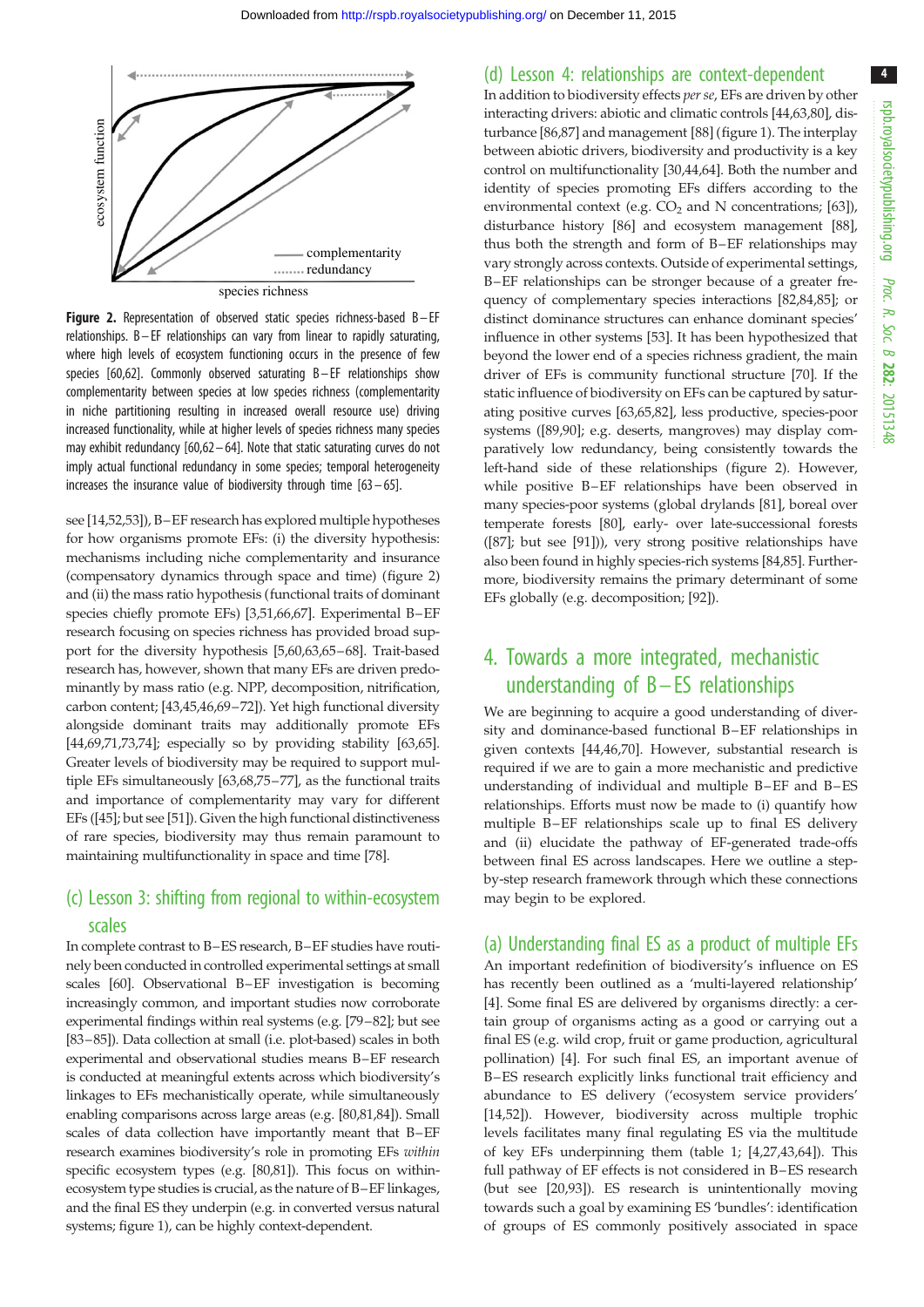<span id="page-4-0"></span>

|                                                                                                                                                                                                                                |          | positive EF <sub>S</sub> | abundance, decomposition rate, fine root biomass production,<br>NPP, plant biomass production, nutrient cycling (N, P, C), pest<br>vertebrate biomass |                                                                                                                                                                           |                                                                                                                       |                                                                                                       |                                                                                                                                   |                                                         |                                                         | bioturbation (soils), nutrient cycling (N, P, C), infiltration, herbivory                                                                                                                   |                                                                                                                                                                                         |                                                  | phytoplankton, plant), nutrient cycling (N, P, C), fish/livestock |                                                                                                                    |                                                                                          |                                                                       |
|--------------------------------------------------------------------------------------------------------------------------------------------------------------------------------------------------------------------------------|----------|--------------------------|-------------------------------------------------------------------------------------------------------------------------------------------------------|---------------------------------------------------------------------------------------------------------------------------------------------------------------------------|-----------------------------------------------------------------------------------------------------------------------|-------------------------------------------------------------------------------------------------------|-----------------------------------------------------------------------------------------------------------------------------------|---------------------------------------------------------|---------------------------------------------------------|---------------------------------------------------------------------------------------------------------------------------------------------------------------------------------------------|-----------------------------------------------------------------------------------------------------------------------------------------------------------------------------------------|--------------------------------------------------|-------------------------------------------------------------------|--------------------------------------------------------------------------------------------------------------------|------------------------------------------------------------------------------------------|-----------------------------------------------------------------------|
| on the content of the content of the content of the content of the content of the content of the content of the content of the content of the content of the content of the content of the content of the content of the conte |          | EFs                      | NPP, above-/below-ground plant biomass production, soil respiration, pest<br>abundance, herbivory                                                     | NPP, above-/below-ground plant biomass production, respiration, herbivory,<br>litter decomposition and litter fall rates, fine root biomass production,<br>pest abundance | below-ground plant biomass production, NPP, soil texture, soil turnover,<br>soil stability, pest abundance, herbivory | NPP, above-/below-ground plant biomass production, vegetation structure,<br>pest abundance, herbivory | NPP, above-/below-ground plant biomass production, vegetation structure,<br>nutrient cycling (N, P, C), pest abundance, herbivory | biomass production of multiple plant and animal species | biomass production of multiple plant and animal species | NPP, above-/below-ground plant biomass production, respiration, soil texture,<br>soil turnover, soil water content, nutrient cycling (N, P, C), infiltration, soil<br>aeration bioturbation | soil aeration, bioturbation, nutrient cycling (N, P, C), litter decomposition<br>NPP, above-/below-ground plant biomass production, respiration, herbivory,<br>fall rates<br>and litter | pollination, plant biomass production, predation | insectivore biomass, predation, resistance                        | crop above-ground biomass production, NPP, nutrient cycling (N, P, C),<br>infiltration, bioturbation<br>herbivory, | biomass production of livestock, plant biomass production, nutrient cycling<br>(N, P, C) | biomass production of multiple fish species, primary producer biomass |
|                                                                                                                                                                                                                                |          | က္က                      | air cleansing                                                                                                                                         | carbon sequestration and<br>storage (vegetation)                                                                                                                          | erosion control                                                                                                       | flood or storm<br>attenuation                                                                         | timber production                                                                                                                 | wild foods                                              | recreation and tourism                                  | water provision and<br>quality                                                                                                                                                              | carbon sequestration and<br>storage (soils)                                                                                                                                             | pollination                                      | biocontrol                                                        | crop yield                                                                                                         | livestock yield                                                                          | fisheries yield                                                       |
|                                                                                                                                                                                                                                |          | trophic level            | primary producers                                                                                                                                     | primary producers;<br>decomposers                                                                                                                                         | primary producers                                                                                                     | primary producers                                                                                     | primary producers                                                                                                                 | primary producers;<br>herbivores                        | $\equiv$                                                | primary producers                                                                                                                                                                           | primary producers;<br>decomposers                                                                                                                                                       | herbivores                                       | carnivores                                                        | primary producers                                                                                                  | herbivores                                                                               | carnivores<br>herbivores;                                             |
|                                                                                                                                                                                                                                | <u>ង</u> | <b>Category</b>          | regulating                                                                                                                                            | regulating                                                                                                                                                                | regulating                                                                                                            | regulating                                                                                            | provisioning                                                                                                                      | provisioning                                            | cultural                                                | regulating                                                                                                                                                                                  | regulating                                                                                                                                                                              | regulating                                       | regulating                                                        | provisioning                                                                                                       | provisioning                                                                             | provisioning                                                          |

Table 1. Examples of commonly studied ES and the underlying EFs and main contributing trophic levels responsible for their delivery. Table 1. Examples of commonly studied ES and the underlying EFs and main contributing trophic levels responsible for their delivery.  $\sqrt{5}$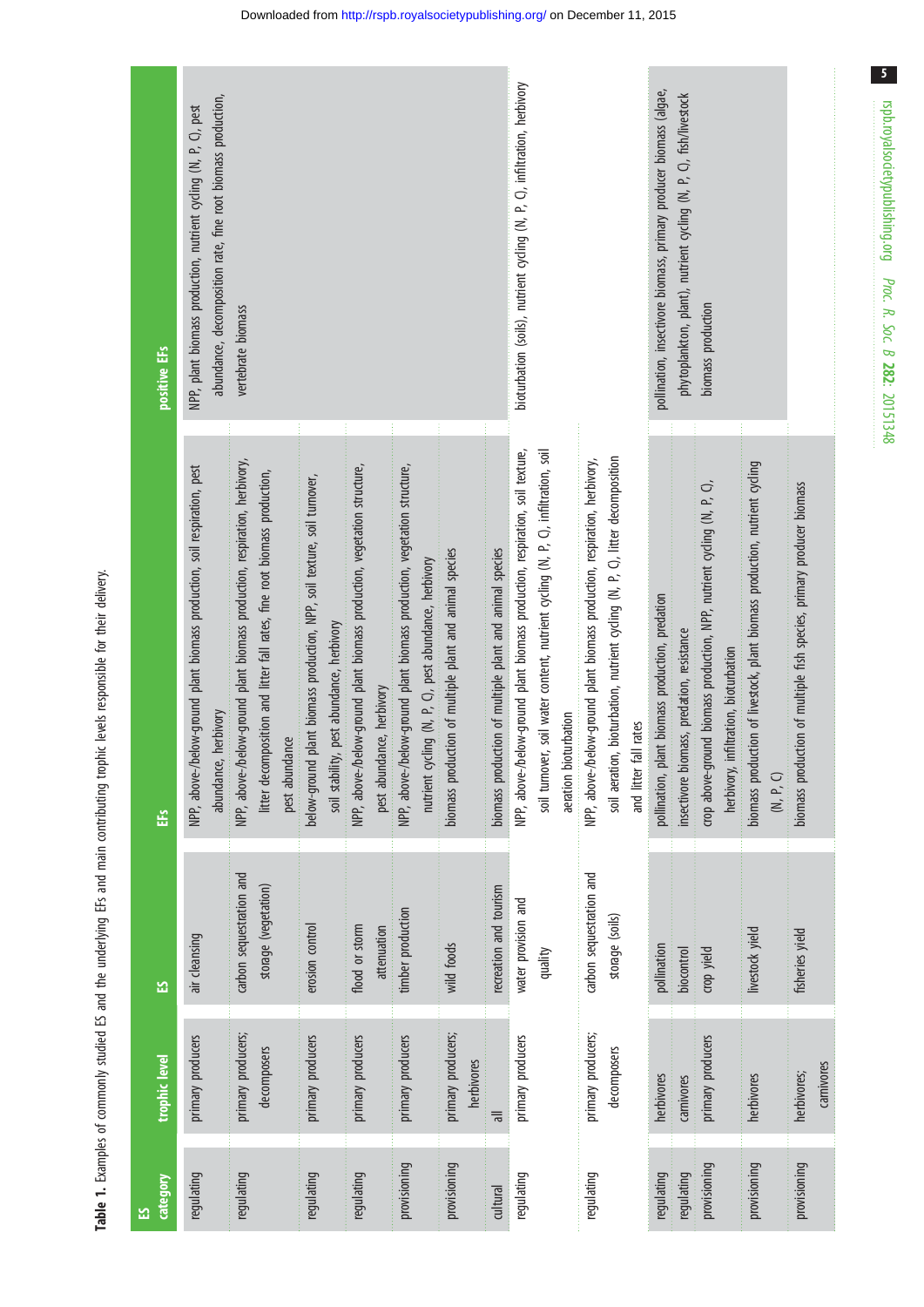

[\[15](#page-7-0)[,19](#page-8-0),[94](#page-9-0)]. Synergies within ES bundles are a result of positive connections with similar underlying EFs. For example, the 'forest services' (carbon storage, timber, air cleansing, erosion control, recreation) and 'soil and water services' (water provision, soil carbon, infiltration) bundles across Europe [[15\]](#page-7-0) are positively underpinned by many similar EFs ([table 1](#page-4-0)). However, we still lack quantitative understanding of interlinkages between multiple underlying EFs, and how separate biodiversity effects may mediate these interrelationships [\[20](#page-8-0)].

Looking to underpinning EFs is an essential next step for B–ES research if we are to ascertain biodiversity's mechanistic role. High levels of biodiversity may be required to drive those final ES underpinned by multiple EFs in a given context as (i) EFs positively promoting final ES are not always positively correlated [[32](#page-8-0)[,95](#page-9-0)], (ii) different EFs may contribute both positively and negatively [\[20,27](#page-8-0)], (iii) some final ES are the sum of contributions from multiple ecosystem compartments (e.g. total ecosystem carbon storage; [[27\]](#page-8-0)), (iv) different EFs are predominantly promoted by different groups of organisms (trophic or functional groups; [table 1;](#page-4-0) [[14\]](#page-7-0)), and (v) the main mechanisms by which organisms promote different EFs may vary (diversity versus dominance; [[44,45](#page-8-0)]).

#### (b) Characterizing which EFs underpin ES delivery

A major future area for B–ES research lies in quantifying those key EFs contributing to final ES [\[5,](#page-7-0)[44](#page-8-0)]. The B–EF field has seen much research into ecosystem multifunctionality, revealing the greater role of biodiversity in supporting multiple over single EFs [\[63](#page-8-0)[,68,75](#page-9-0)–[77](#page-9-0),[81](#page-9-0)]. Frameworks for quantifying ecosystem multifunctionality are fast-developing [\[96](#page-9-0)], and may enable exploration of B–EF linkages for groups of EFs underpinning specific final ES. However, inference from multifunctionality indices to identify key EFs underpinning final ES delivery is limited, especially so as multifunctionality B–EF linkages do not always reflect the strength, direction and mechanisms of all component individual B–EF relationships [[97\]](#page-9-0). At the other end of the spectrum, ES research estimates ES via underlying EFs using ecological production functions [[98\]](#page-9-0). However, these can range in nature from simplistic (carbon storage) to highly complex (water quality), ignore EF interlinkages and rely on basic linkages to biodiversity [\[93](#page-9-0)].

For quantification of key EFs, we here define the concept of 'EF portfolios' for given final ES, identifiable via plotbased or landscape-scale assessment of multiple sites. The process requires at each place simultaneously quantifying all measurable EFs potentially underlying a given final ES ([table 1\)](#page-4-0). This refers not only to positively contributing EFs but also to those potentially negatively impacting final ES delivery ([\[27](#page-8-0)]; e.g. herbivory for timber production, transpiration for water availability). It is then possible to assess (i) the average relative contribution of an EF and (ii) its 'irreplaceability' to final ES delivery (box 2). For the latter, threshold levels of final ES can be set, based on, e.g. stakeholder

6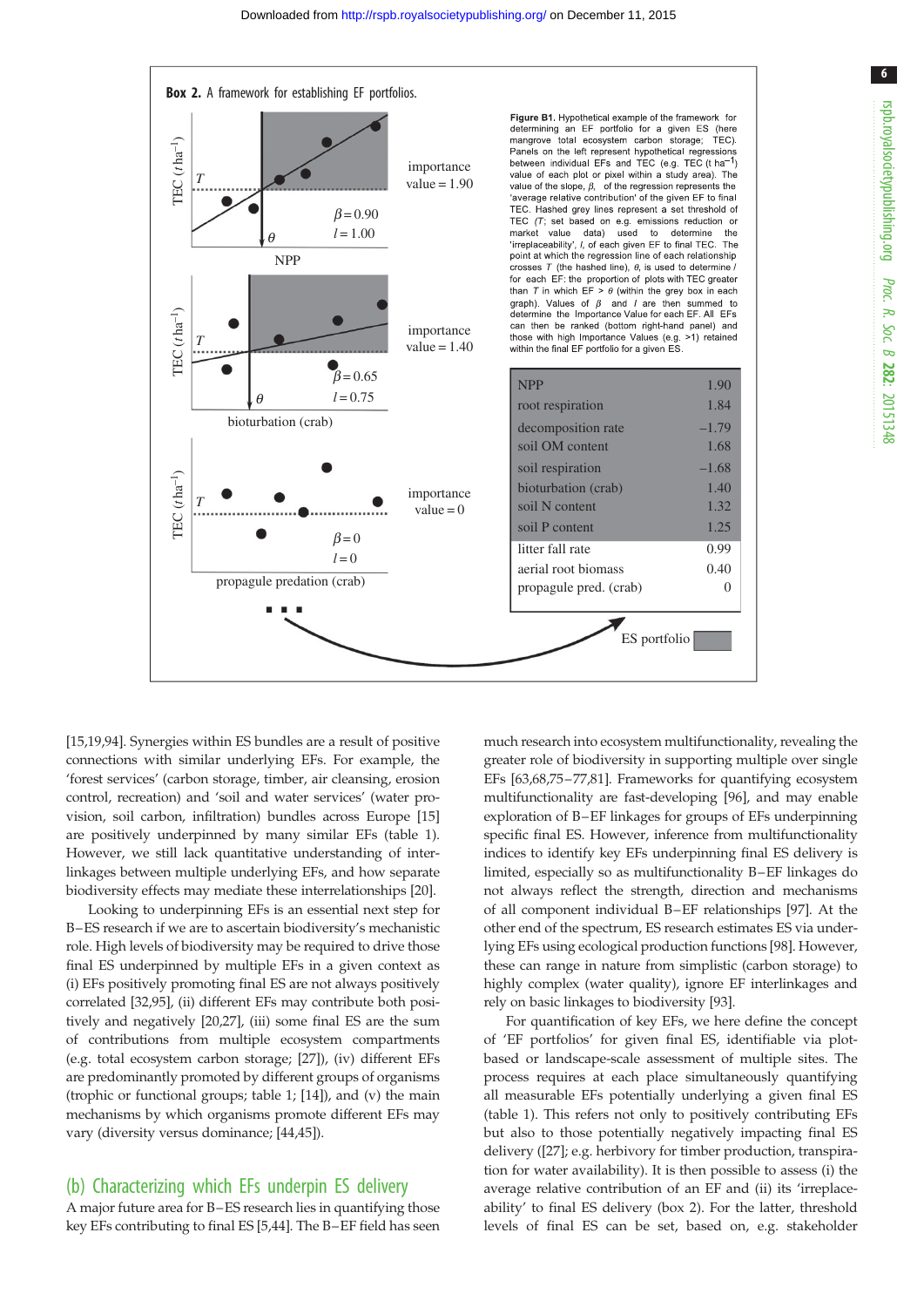<span id="page-6-0"></span>surveys or market value information [\[21](#page-8-0)], and EFs examined for their overall contribution to this threshold; i.e. do low values of one or few EFs consistently result in final ES delivery below the set threshold, or do other EFs make up the difference? Similarly to quantifying 'ecosystem service providers' [\[14](#page-7-0)], these two values of average relative contribution and 'irreplaceability' are summed to create an importance value for each EF. All EFs with high importance values are then considered within a given ES' EF portfolio (box 2). Importantly, EF portfolios can be determined by combining multiple proxy datasets, and may be central to identifying the relative utility of commonly used ES proxies [\[26](#page-8-0)].

## (c) Quantifying synergies and trade-offs between EFs and final ES delivery

#### (i) Grouping EFs according to common traits and mechanisms

Can EFs be grouped according to the main groups of organisms and traits underpinning them in a given context? At least for some plant-mediated EFs key to underpinning some final ES (e.g. timber production, erosion control; [table 1](#page-4-0)), the answer may be yes [[20,45\]](#page-8-0). However, there may exist fundamental trait-based trade-offs between EFs [\[20](#page-8-0)], which may be severe if the main mechanism of their promotion is via dominant functional traits. Furthermore, diversity in some traits may positively influence EFs alongside the dominance of others [[45](#page-8-0),[78\]](#page-9-0). Thus from the cohort of EFs in a given ecosystem, there may emerge a multitude of 'EF groupings' identifiable by similarities in (i) the main contributing group (trophic level or functional group), (ii) functional traits, and (iii) biodiversity mechanisms underpinning them.

More comprehensive study of diverse B–EF relationships must first be conducted before EF groupings may be confidently established. First, focus has been largely on EFs promoted by primary producers, and many animal-mediated EFs (excepting invertebrate pollinators and detritivores) are currently understudied: e.g. herbivory, seed dispersal or nutrient filtration [[51](#page-8-0)]. At least for herbivorous [\[99](#page-9-0)] and seeddispersing vertebrates [[100\]](#page-9-0), functional redundancy may be low; however, trait-based assessments of these B–EF relationships are rarely conducted (but see [\[101\]](#page-9-0)). This is a vital future research area, as interactions across trophic levels are key to promoting EFs [[49,54,55](#page-8-0)]. For example, the impact of herbivore diversity on grassland EFs may be substantial [\[68](#page-9-0)], and intensive herbivory may impact the strength of observed plant B–EF relationships [\[102](#page-9-0)]. Second, B–EF studies have still mostly considered single or a few EFs (in particular, e.g. NPP, biomass production; but see [[69](#page-9-0)–[71,81\]](#page-9-0)), and few have explored the relative influences of functional diversity and dominant traits on multiple EFs. This should now be a research priority; considering individual EFs separately in multifunctionality studies (sensu [[45](#page-8-0)]; see also [\[97](#page-9-0)]). Finally, trait-based B–EF studies have been conducted in few ecosystem types (mostly grasslands and forests). Thus, we currently have limited understanding of potential ecosystem controls on the importance of complementarity mechanisms (e.g. [\[44,45](#page-8-0),[80](#page-9-0),[87\]](#page-9-0)). B–EF research must now look to further trait-based study of the mechanisms promoting multiple EFs across under-studied ecosystem types; in particular, highly species-rich systems ([\[84,85,90](#page-9-0)]; see also [\[44](#page-8-0)] for an important framework).



Figure 3. Hypothetical variation in B-EF-ES relationships (see also [\[18\]](#page-8-0)) as driven by the main contributing EFs (within an EF portfolio). Black arrows refer to positive effects (dashed arrows displaying less strong effects) while grey arrows refer to negative effects.

### (ii) Comparing EF portfolios with multiple EF groupings to examine EF trade-offs

Exploring potential trade-offs in underlying EFs enables us to better understand mechanistic drivers of final ES and the trade-offs that may exist in their delivery. While recent work has illustrated trait-based pathways to underlying EF trade-offs [\[20](#page-8-0)], to date there does not exist a framework which (i) incorporates multiple mechanistic B-EF relationships from multiple trophic levels (but see [\[49](#page-8-0)]), (ii) can account for B–EF relationships from multiple ecosystem components [[27\]](#page-8-0) and (iii) can contrast these B–EF relationships across pairings of final ES and ecosystem types [\[18](#page-8-0)]. We propose that overlapping EF portfolios with EF groupings identified through future B-EF research provides a rudimentary means to assess final ES trade-offs through the full mechanistic pathway.

In comparing EF portfolios with general EF groupings in a specific context, a number of scenarios may emerge. First, the EF portfolio for a final ES may be predominantly promoted by one EF grouping (all key EFs promoted by the same functional traits via the same main mechanism). Depending on the mechanism driving the EF grouping (diversity or dominance [\[44](#page-8-0)]), we can determine a strong positive (figure 3a) or 7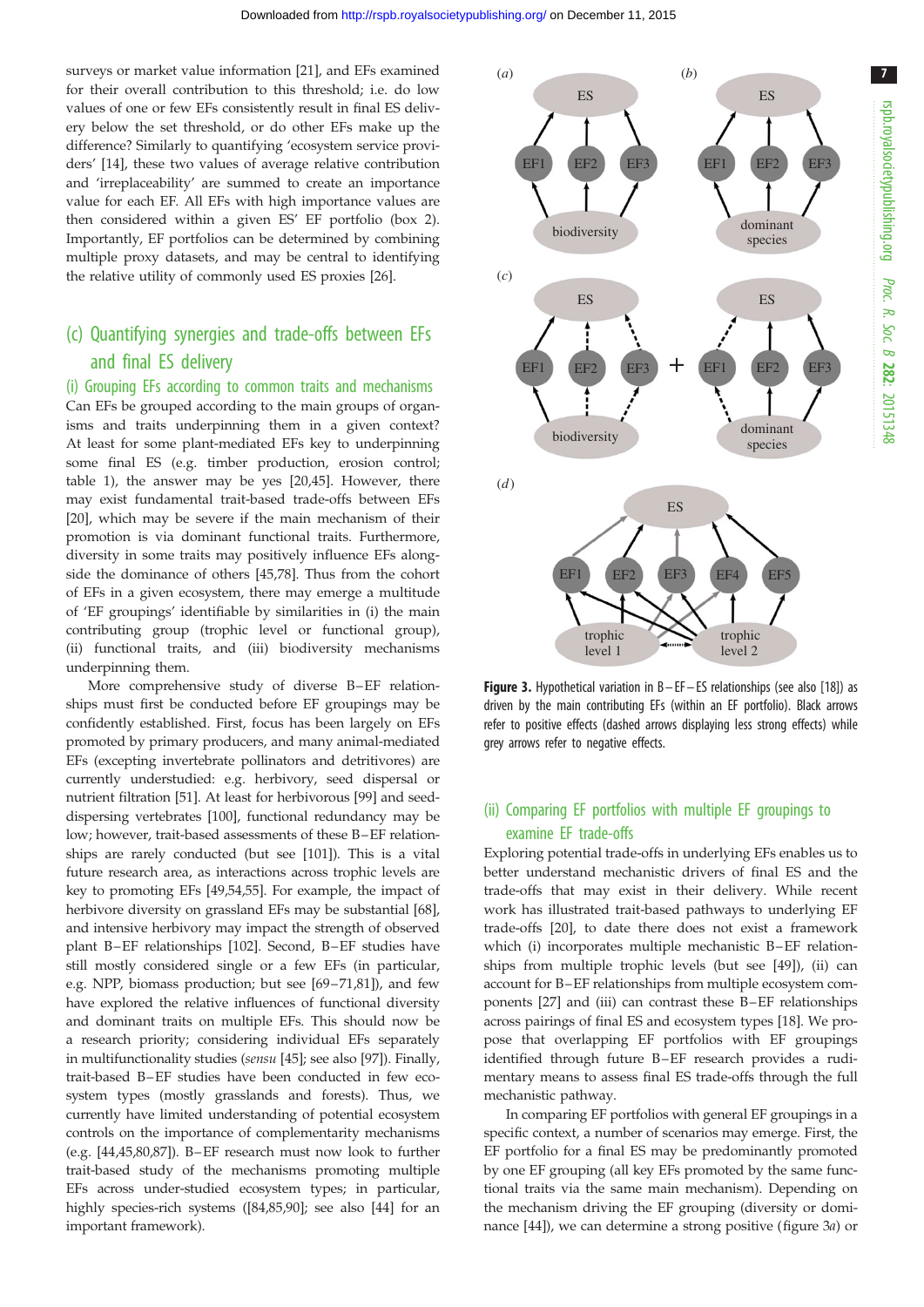<span id="page-7-0"></span>a negligible influence ([figure 3](#page-6-0)b) of biodiversity on final ES delivery in a given context (e.g. agricultural pollination [15[,52,53](#page-8-0)]; timber production [16,[71\]](#page-9-0)). Second, an EF portfolio may be promoted by multiple EF groupings according to (i) different mechanisms and (ii) different functional traits of the main contributing group of organisms: e.g. potential EF trade-offs under different biodiversity scenarios [\[20](#page-8-0)]. For example, dominance of high root : shoot ratio and height traits (high rooting [[103\]](#page-9-0) and vertical biomass production) and diversity in growth form traits (above-ground structural variation) in vegetation communities may contribute positively to coastal storm attenuation ([figure 3](#page-6-0)c). Here high species richness and distinctive traits of rare species [[78](#page-9-0)] may provide additional complementarity to driving key EFs [[44,](#page-8-0)[69,70](#page-9-0), [73,74\]](#page-9-0). Finally, multiple EF groupings may comprise the EF portfolio, promoted by various trophic levels (both positively and negatively): e.g. final ES (i) delivered via EFs pertaining to multiple ecosystem compartments (e.g. carbon storage [\[29,](#page-8-0)[71\]](#page-9-0); see also [\[27\]](#page-8-0); box 2), or (ii) controlled strongly by multi-trophic interactions (e.g. timber or fodder production [\[44,](#page-8-0)[68\]](#page-9-0)). A plethora of contributing EFs and strong species interactions may mean high levels of biodiversity drive final ES ([figure 3](#page-6-0)d; [\[85\]](#page-9-0)), and further work is required to understand relative trophic controls [\[49\]](#page-8-0).

Overlapping EF portfolios and corresponding EF groupings may further enable us to establish mechanistic drivers of trade-offs between final ES. Via simple comparison of the overlap between the EF portfolios of two final ES and the EF groupings encompassing them, we may begin to identify differences in the traits and mechanisms chiefly promoting them in given contexts. Rigorous continued multiple B –EF research across a wide range of ecosystem types will further enable comparison of how and when the traits and biodiversity mechanisms promoting them result in synergies and trade-offs in final ES delivery across contexts. Such an approach may vastly improve current predictability of ES synergies and trade-offs, and future findings may be compared with those from ES bundles research [15[,19](#page-8-0),[94\]](#page-9-0) to

elucidate mechanistic underpinnings of observed B-ES relationships in space.

## 5. Conclusion

Over the last decades, we have seen substantial research quantifying biodiversity's role in promoting EFs and ES [5,6,[68,93\]](#page-9-0); we are rapidly gaining insight into (i) the mechanisms by which organisms promote different EFs [\[44](#page-8-0)–[46](#page-8-0)[,85](#page-9-0)], (ii) the tendency for synergies and trade-offs between ES across landscapes [15[,19](#page-8-0)[,94](#page-9-0)] and (iii) how scenarios of management and land-use change interact with these associations [\[104](#page-9-0)]. Conceptual frameworks are emerging mechanistically linking multiple facets of biodiversity to ES delivery [14[,20,44](#page-8-0),[49](#page-8-0)], and the vulnerability of specific ES to biodiversity loss via these functional linkages [14[,49](#page-8-0)[,105\]](#page-9-0). However, what is lacking is a means to bring all of these avenues together to understand and predict the ES impacts of biodiversity change. Vital research avenues to work towards this goal lie in (i) improving coverage of EFs, higher trophic levels and understudied ecosystems in observational B–EF research, (ii) working to identify generalities in the traits and mechanisms involved in multiple B–EF relationships, (iii) moving from proxies to considering final ES as the net product of key underpinning EFs (EF portfolios), (iv) identifying trait-based synergies and trade-offs between EFs and how these extend to final ES trade-offs and finally (v) exploring context-dependency to these mechanisms and associations (and their implications for landscape management [[106](#page-9-0)]). The road ahead to establishing these goals is long and data-intensive, but the outlook is that we may already possess many of the tools required to reach a greater mechanistic understanding and predictability of B–ES relationships.

Competing interests. We declare we have no competing interests. Funding. We received no funding for this study.

Acknowledgements. We thank two anonymous reviewers for helpful comments on a previous version of this manuscript.

## **References**

- 1. Mace GM, 2014 Whose conservation? Science 345. 1558 – 1560. [\(doi:10.1126/science.1254704](http://dx.doi.org/10.1126/science.1254704))
- 2. Millennium Ecosystem Assessment. 2005 Ecosystems and human well-being: biodiversity synthesis. Washington, DC: World Resources Institute.
- 3. Hooper DU et al. 2005 Effect of biodiversity on ecosystem functioning: a consensus of current knowledge. Ecol. Monogr. 75, 3–35. ([doi:10.1890/04-0922](http://dx.doi.org/10.1890/04-0922))
- 4. Mace GM, Norris K, Fitter AH. 2012 Biodiversity and ecosystem services: a multilayered relationship. Trends Ecol. Evol. 27, 19 – 26. ([doi:10.1016/j.tree.](http://dx.doi.org/10.1016/j.tree.2011.08.006) [2011.08.006\)](http://dx.doi.org/10.1016/j.tree.2011.08.006)
- 5. Cardinale BJ et al. 2012 Biodiversity loss and its impact on humanity. Nature  $486$ ,  $59-67$ . ([doi:10.](http://dx.doi.org/10.1038/nature11148) [1038/nature11148](http://dx.doi.org/10.1038/nature11148))
- 6. Harrison PA et al. 2014 Linkages between biodiversity attributes and ecosystem services: a systematic review. Ecosystem Services 9, 191 – 203. [\(doi:10.1016/j.ecoser.2014.05.006\)](http://dx.doi.org/10.1016/j.ecoser.2014.05.006)
- 7. Naidoo R, Balmford A, Costanza R, Fisher B, Green RE, Lehner B, Malcolm TR, Ricketts TH. 2008

Global mapping of ecosystem services and conservation priorities. Proc. Natl Acad. Sci. USA 105, 9495 – 9500. [\(doi:10.1073/pnas.0707823105\)](http://dx.doi.org/10.1073/pnas.0707823105)

- 8. Egoh B, Reyers B, Rouget M, Bode M, Richardson DM. 2009 Spatial congruence between biodiversity and ecosystem services in South Africa. Biol. Conserv. 142, 553– 562. [\(doi:10.1016/j.biocon.2008.11.009](http://dx.doi.org/10.1016/j.biocon.2008.11.009))
- 9. Chan KMA, Shaw MR, Cameron DR, Underwood EC, Daily GC. 2006 Conservation planning for ecosystem services. PLoS Biol. 4, e379. [\(doi:10.1371/journal.](http://dx.doi.org/10.1371/journal.pbio.0040379) [pbio.0040379](http://dx.doi.org/10.1371/journal.pbio.0040379))
- 10. Sachs JD et al. 2009 Biodiversity conservation and the millennium development goals. Science 325, 1502– 1503. [\(doi:10.1126/science.1175035](http://dx.doi.org/10.1126/science.1175035))
- 11. Secretariat of the Convention on Biological Diversity. 2014 Global biodiversity outlook 4. Montréal, Canada: CBD.
- 12. McShane TO et al. 2011 Hard choices: making tradeoffs between biodiversity conservation and human well-being. Biol. Conserv. 144, 966– 972. [\(doi:10.](http://dx.doi.org/10.1016/j.biocon.2010.04.038) [1016/j.biocon.2010.04.038\)](http://dx.doi.org/10.1016/j.biocon.2010.04.038)
- 13. Schröter M, van der Zanden EH, van Oudenhoven APE, Remme RP, Serna-Chavez HM, de Groot RS, Opdam P. 2014 Ecosystem services as a contested concept: a synthesis of critique and counterarguments. Conserv. Lett. 7, 514– 523. ([doi:10.](http://dx.doi.org/10.1111/conl.12091) [1111/conl.12091](http://dx.doi.org/10.1111/conl.12091))
- 14. Kremen C. 2005 Managing ecosystem services: what do we need to know about their ecology? Ecol. Lett. 8, 468– 479. ([doi:10.1111/j.1461-0248.](http://dx.doi.org/10.1111/j.1461-0248.2005.00751.x) [2005.00751.x](http://dx.doi.org/10.1111/j.1461-0248.2005.00751.x))
- 15. Maes J, Paracchini ML, Zulian G, Dunbar MB, Alkemade R. 2012 Synergies and trade-offs between ecosystem service supply, biodiversity and habitat conservation status in Europe. Biol. Conserv. 155, 1– 12. [\(doi:10.1016/j.biocon.2012.06.016](http://dx.doi.org/10.1016/j.biocon.2012.06.016))
- 16. Gamfeldt L et al. 2013 Higher levels of multiple ecosystem services are found in forests with more tree species. Nat. Commun. 4, 1340. [\(doi:10.1038/](http://dx.doi.org/10.1038/ncomms2328) [ncomms2328](http://dx.doi.org/10.1038/ncomms2328))
- 17. Rodríguez JP, Beard Jr TD, Bennett EM, Cumming GS, Cork S, Agard J, Dobson AP, Peterson GD. 2006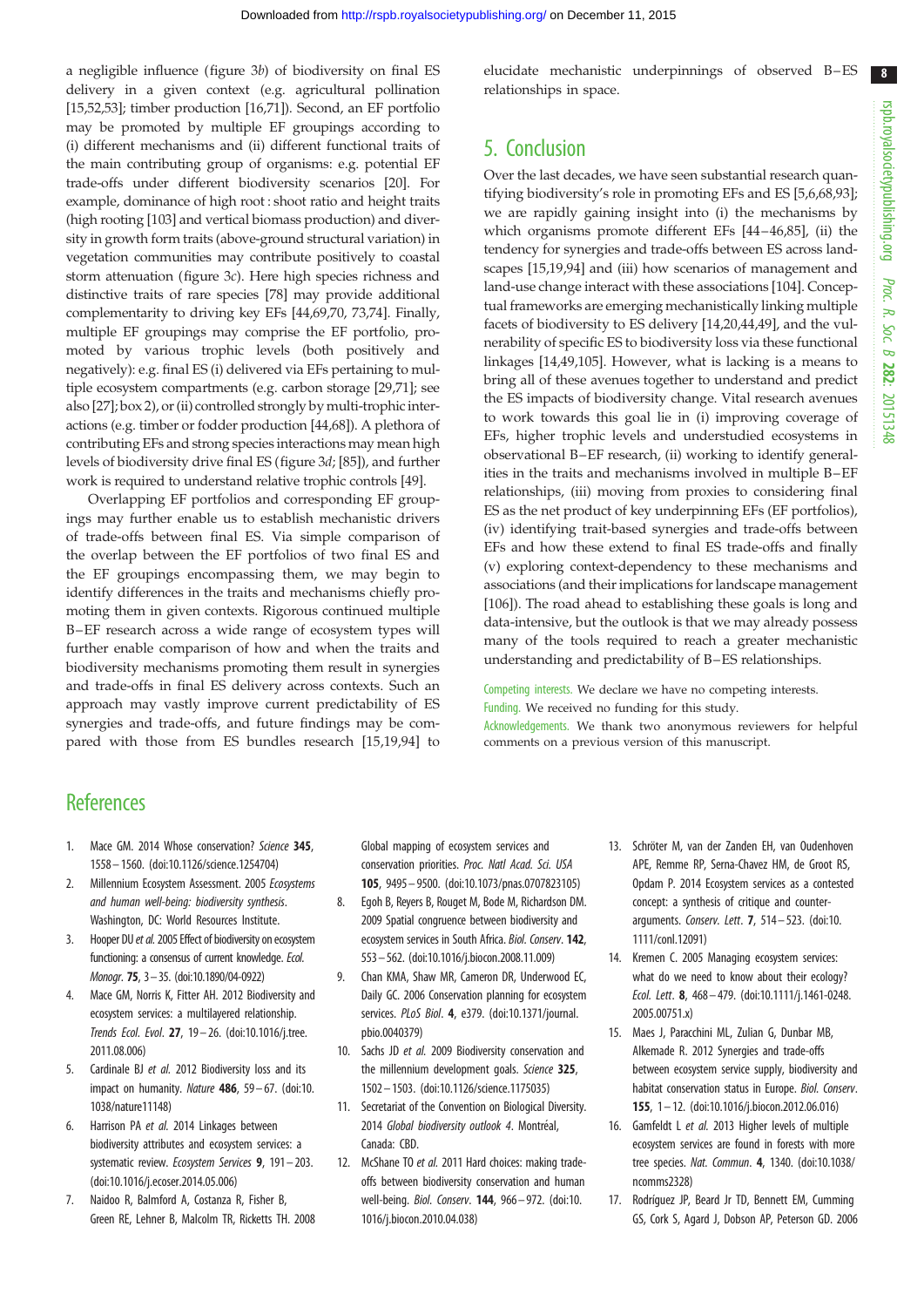<span id="page-8-0"></span>Trade-offs across space, time, and ecosystem services. Ecol. Soc. 11, 28.

- 18. Bennett EM, Peterson GD, Gordon LJ. 2009 Understanding relationships among multiple ecosystem services. Ecol. Lett. 12, 1-11. ([doi:10.](http://dx.doi.org/10.1111/j.1461-0248.2009.01387.x) [1111/j.1461-0248.2009.01387.x](http://dx.doi.org/10.1111/j.1461-0248.2009.01387.x))
- 19. Raudsepp-Hearne C, Peterson GD, Bennett EM. 2010 Ecosystem service bundles for analyzing tradeoffs in diverse landscapes. Proc. Natl Acad. Sci. USA 107, 5242 – 5247. [\(doi:10.1073/pnas.0907284107](http://dx.doi.org/10.1073/pnas.0907284107))
- 20. Lavorel S, Grigulis K. 2012 How fundamental plant functional trait relationships scale-up to trade-offs and synergies in ecosystem services. J. Ecol. 100, 128– 140. ([doi:10.1111/j.1365-2745.2011.01914.x](http://dx.doi.org/10.1111/j.1365-2745.2011.01914.x))
- 21. Nicholson E et al. 2009 Priority research areas for ecosystem services in a changing world. J. Appl. Ecol. 46, 1139– 1144. ([doi:10.1111/j.1365-2664.](http://dx.doi.org/10.1111/j.1365-2664.2009.01716.x) [2009.01716.x\)](http://dx.doi.org/10.1111/j.1365-2664.2009.01716.x)
- 22. Boyd J, Banzhaf S. 2007 What are ecosystem services? The need for standardized environmental accounting units. Ecol. Econ.  $63$ ,  $616 - 626$ . ([doi:10.](http://dx.doi.org/10.1016/j.ecolecon.2007.01.002) [1016/j.ecolecon.2007.01.002](http://dx.doi.org/10.1016/j.ecolecon.2007.01.002))
- 23. Wallace KJ. 2007 Classification of ecosystem services: problems and solutions. Biol. Conserv. 139, 235– 246. ([doi:10.1016/j.biocon.2007.07.015\)](http://dx.doi.org/10.1016/j.biocon.2007.07.015)
- 24. Fisher B, Turner RK. 2008 Ecosystem services: classification for valuation. Biol. Conserv. 141, 1167 – 1169. [\(doi:10.1016/j.biocon.2008.02.019\)](http://dx.doi.org/10.1016/j.biocon.2008.02.019)
- 25. Haines-Young R, Potschin M. 2010 The links between biodiversity, ecosystem services and human well-being. In Ecosystem ecology: a new synthesis (eds D Raffaelli, C Frid), BES Ecological Reviews Series, pp. 110– 139. Cambridge, UK: Cambridge University Press.
- 26. Eigenbrod F, Armsworth PR, Anderson BJ, Heinemeyer A, Gillings S, Roy DB, Thomas CD, Gaston KJ. 2010 The impact of proxy-based methods on mapping the distribution of ecosystem services. *J. Appl. Ecol.* **47**, 377 - 385. [\(doi:10.1111/j.](http://dx.doi.org/10.1111/j.1365-2664.2010.01777.x) [1365-2664.2010.01777.x\)](http://dx.doi.org/10.1111/j.1365-2664.2010.01777.x)
- 27. Balvanera P et al. 2014 Linking biodiversity and ecosystem services: current uncertainties and the necessary next steps. Bioscience 64, 49 – 57. ([doi:10.](http://dx.doi.org/10.1093/biosci/bit003) [1093/biosci/bit003](http://dx.doi.org/10.1093/biosci/bit003))
- 28. Stephens PA, Pettorelli N, Barlow J, Whittingham MJ, Cadotte MW. 2015 Management by proxy? The use of indices in applied ecology. J. Appl. Ecol. 52, 1– 6. [\(doi:10.1111/1365-2664.12383\)](http://dx.doi.org/10.1111/1365-2664.12383)
- 29. Maskell LC et al. 2013 Exploring the ecological constraints to multiple ecosystem service delivery and biodiversity. *J. Appl. Ecol.* 50, 561 $-571$ . [\(doi:10.1111/1365-2664.12085\)](http://dx.doi.org/10.1111/1365-2664.12085)
- 30. Costanza R, Fisher B, Mulder K, Liu S, Christopher T. 2007 Biodiversity and ecosystem services: a multi-scale empirical study of the relationship between species richness and net primary production. Ecol. Econ. 61, 478–491. [\(doi:10.1016/j.ecolecon.2006.03.021\)](http://dx.doi.org/10.1016/j.ecolecon.2006.03.021)
- 31. Werling BP et al. 2014 Perennial grasslands enhance biodiversity and multiple ecosystem services in bioenergy landscapes. Proc. Natl Acad. Sci. USA 111, 1652 – 1657. [\(doi:10.1073/pnas.1309492111](http://dx.doi.org/10.1073/pnas.1309492111))
- 32. Potvin C et al. 2011 An ecosystem approach to biodiversity effects: carbon pools in a tropical tree

plantation. Forest Ecol. Manag. 261, 1614 – 1624. [\(doi:10.1016/j.foreco.2010.11.015](http://dx.doi.org/10.1016/j.foreco.2010.11.015))

- 33. Liss KN et al. 2013 Variability in ecosystem service measurement: a pollination service case study. Front. Ecol. Environ. 11, 414– 422. [\(doi:10.1890/120189](http://dx.doi.org/10.1890/120189))
- 34. Wong CP, Jiang B, Kinzig AP, Lee MN, Ouyang Z. 2015 Linking ecosystem characteristics to final ecosystem services for public policy. Ecol. Lett. 18, 108 – 118. [\(doi:10.1111/ele.12389\)](http://dx.doi.org/10.1111/ele.12389)
- 35. Lyashevska O, Farnsworth KD. 2012 How many dimensions of biodiversity do we need? Ecol. Indic. 18, 485– 492. ([doi:10.1016/j.ecolind.2011.12.016](http://dx.doi.org/10.1016/j.ecolind.2011.12.016))
- 36. Hill MO. 1973 Diversity and evenness: a unifying notation and its consequences. Ecology 54, 427 – 432. [\(doi:10.2307/1934352\)](http://dx.doi.org/10.2307/1934352)
- 37. Jost L. 2007 Partitioning diversity into independent alpha and beta components. Ecology 88, 2427– 2439. [\(doi:10.1890/06-1736.1](http://dx.doi.org/10.1890/06-1736.1))
- 38. Mason NWH, Mouillot D, Lee WG, Wilson JB. 2005 Functional richness, functional evenness and functional divergence: the primary components of functional diversity. Oikos 111, 112-118. [\(doi:10.](http://dx.doi.org/10.1111/j.0030-1299.2005.13886.x) [1111/j.0030-1299.2005.13886.x](http://dx.doi.org/10.1111/j.0030-1299.2005.13886.x))
- 39. Villéger S, Mason NWH, Mouillot D. 2008 New multidimensional functional diversity indices for a multifaceted framework in functional ecology. Ecology 89, 2290 – 2301. [\(doi:10.1890/07-1206.1\)](http://dx.doi.org/10.1890/07-1206.1)
- 40. Smith B, Wilson JB. 1996 A consumer's guide to evenness indices. Oikos 76, 70 – 82. ([doi:10.2307/](http://dx.doi.org/10.2307/3545749) [3545749\)](http://dx.doi.org/10.2307/3545749)
- 41. Rao CR. 1982 Diversity and dissimilarity coefficients: a united approach. Theor. Popul. Biol.  $21$ ,  $24 - 43$ . [\(doi:10.1016/0040-5809\(82\)90004-1](http://dx.doi.org/10.1016/0040-5809(82)90004-1))
- 42. Laliberté E, Legendre P. 2010 A distance-based framework for measuring functional diversity from multiple traits. Ecology 91, 299– 305. [\(doi:10.1890/](http://dx.doi.org/10.1890/08-2244.1) [08-2244.1\)](http://dx.doi.org/10.1890/08-2244.1)
- 43. Lavorel S, Grigulis K, Lamargue P, Colace M-P, Garden D, Girel J, Pellet G, Douzet R. 2011 Using plant functional traits to understand the landscape distribution of multiple ecosystem services. J. Ecol. 99, 135– 147. ([doi:10.1111/j.1365-2745.2010.](http://dx.doi.org/10.1111/j.1365-2745.2010.01753.x) [01753.x](http://dx.doi.org/10.1111/j.1365-2745.2010.01753.x))
- 44. Díaz S, Lavorel S, de Bello F, Quétier F, Grigulis K, Robson TM. 2007 Incorporating plant functional diversity effects in ecosystem service assessments. Proc. Natl Acad. Sci. USA 104, 20 684– 20 689. [\(doi:10.1073/pnas.0704716104](http://dx.doi.org/10.1073/pnas.0704716104))
- 45. Mokany K, Ash J, Roxburgh S. 2008 Functional identity is more important than diversity in influencing ecosystem processes in a temperate native grassland. *J. Ecol.* **96**, 884–893. ([doi:10.](http://dx.doi.org/10.1111/j.1365-2745.2008.01395.x) [1111/j.1365-2745.2008.01395.x](http://dx.doi.org/10.1111/j.1365-2745.2008.01395.x))
- 46. Lavorel S. 2013 Plant functional effects on ecosystem services. J. Ecol. 101, 4– 8. [\(doi:10.1111/](http://dx.doi.org/10.1111/1365-2745.12031) [1365-2745.12031\)](http://dx.doi.org/10.1111/1365-2745.12031)
- 47. Anderson BJ, Armsworth PR, Eigenbrod F, Thomas CD, Gillings S, Heinemeyer A, Roy DB, Gaston KJ. 2009 Spatial covariance between biodiversity and other ecosystem service priorities. J. Appl. Ecol. 46, 888 – 896. [\(doi:10.1111/j.1365-2664.2009.01666.x](http://dx.doi.org/10.1111/j.1365-2664.2009.01666.x))
- 48. Strassburg BBN et al. 2010 Global congruence of carbon storage and biodiversity in terrestrial

ecosystems. Conserv. Lett. 3, 98 – 105. [\(doi:10.1111/](http://dx.doi.org/10.1111/j.1755-263X.2009.00092.x) [j.1755-263X.2009.00092.x](http://dx.doi.org/10.1111/j.1755-263X.2009.00092.x))

- 49. Lavorel S et al. 2013 A novel framework for linking functional diversity of plants with other trophic levels for the quantification of ecosystem services. J. Veg. Sci. 24, 942– 948. ([doi:10.1111/jvs.12083](http://dx.doi.org/10.1111/jvs.12083))
- 50. Tilman D. 1997 Distinguishing between the effects of species diversity and species composition. Oikos 80, 185. ([doi:10.2307/3546532](http://dx.doi.org/10.2307/3546532))
- 51. de Bello F et al. 2010 Towards an assessment of multiple ecosystem processes and services via functional traits. Biodivers. Conserv. 19, 2873– 2893. ([doi:10.1007/s10531-010-9850-9](http://dx.doi.org/10.1007/s10531-010-9850-9))
- 52. Kremen C, Williams NM, Thorp RW. 2002 Crop pollination from native bees at risk from agricultural intensification. Proc. Natl Acad. Sci. USA 99, 16 812 – 16 816. [\(doi:10.1073/pnas.262413599\)](http://dx.doi.org/10.1073/pnas.262413599)
- 53. Winfree R, Fox JW, Williams NM, Reilly JR, Cariveau DP. 2015 Abundance of common species, not species richness, drives delivery of a real-world ecosystem service. Ecol. Lett. **18**, 626 - 635. [\(doi:10.1111/ele.12424](http://dx.doi.org/10.1111/ele.12424))
- 54. Dobson A et al. 2006 Habitat loss, trophic collapse, and the decline of ecosystem services. Ecology 87, 1915– 1924. ([doi:10.1890/0012-9658\(2006\)87](http://dx.doi.org/10.1890/0012-9658(2006)87[1915:HLTCAT]2.0.CO;2) [\[1915:HLTCAT\]2.0.CO;2\)](http://dx.doi.org/10.1890/0012-9658(2006)87[1915:HLTCAT]2.0.CO;2)
- 55. Duffy JE, Cardinale BJ, France KE, McIntyre PB, Thébault E, Loreau M. 2007 The functional role of biodiversity in ecosystems: incorporating trophic complexity. Ecol. Lett. 10, 522– 538. ([doi:10.1111/j.](http://dx.doi.org/10.1111/j.1461-0248.2007.01037.x) [1461-0248.2007.01037.x\)](http://dx.doi.org/10.1111/j.1461-0248.2007.01037.x)
- 56. Ayanu YZ, Conrad C, Nauss T, Wegmann M, Koellner T. 2014 Quantifying and mapping ecosystem services supplies and demands: a review of the remote sensing applications. Environ. Sci. Technol. 46, 8529– 8541. [\(doi:10.1021/es300157u](http://dx.doi.org/10.1021/es300157u))
- 57. Barbier EB et al. 2008 Coastal ecosystem-based management with nonlinear ecological functions and values. Science 319, 321– 323. [\(doi:10.1126/](http://dx.doi.org/10.1126/science.1150349) [science.1150349](http://dx.doi.org/10.1126/science.1150349))
- 58. Field CB et al. 1998 Mangrove biodiversity and ecosystem function. Global Ecol. Biogeogr. Lett. 7, 3– 14. [\(doi:10.2307/2997693](http://dx.doi.org/10.2307/2997693))
- 59. Pasari JR, Levi T, Zavaleta ES, Tilman D. 2013 Several scales of biodiversity affect ecosystem multifunctionality. Proc. Natl Acad. Sci. USA 110, 10 219 – 10 222. [\(doi:10.1073/pnas.1220333110](http://dx.doi.org/10.1073/pnas.1220333110))
- 60. Cardinale BJ, Matulich KL, Hooper DU, Byrnes JE, Duffy JE, Gamfeldt L, Balvanera P, O'Connor MI, Gonzalez A. 2011 The functional role of producer diversity in ecosystems. Am. J. Bot. 98, 572-592. ([doi: 10.3732/ajb.1000364](http://dx.doi.org/10.3732/ajb.1000364))
- 61. Venail P et al. 2015 Species richness, but not phylogenetic diversity, influences community biomass production and temporal stability in a re-examination of 16 grassland biodiversity studies. Funct. Ecol. 29, 615–626. [\(doi:10.1111/1365-2435.12432\)](http://dx.doi.org/10.1111/1365-2435.12432)
- 62. Gamfeldt L, Lefcheck JS, Byrnes JEK, Cardinale BJ, Duffy JE, Griffin JN. 2015 Marine biodiversity and ecosystem functioning: what's known and what's next? Oikos 124, 252– 265. [\(doi:10.1111/oik.01549](http://dx.doi.org/10.1111/oik.01549))
- 63. Isbell F et al. 2011 High plant diversity is needed to maintain ecosystem services. Nature 477, 199 – 202. ([doi:10.1038/nature10282\)](http://dx.doi.org/10.1038/nature10282)